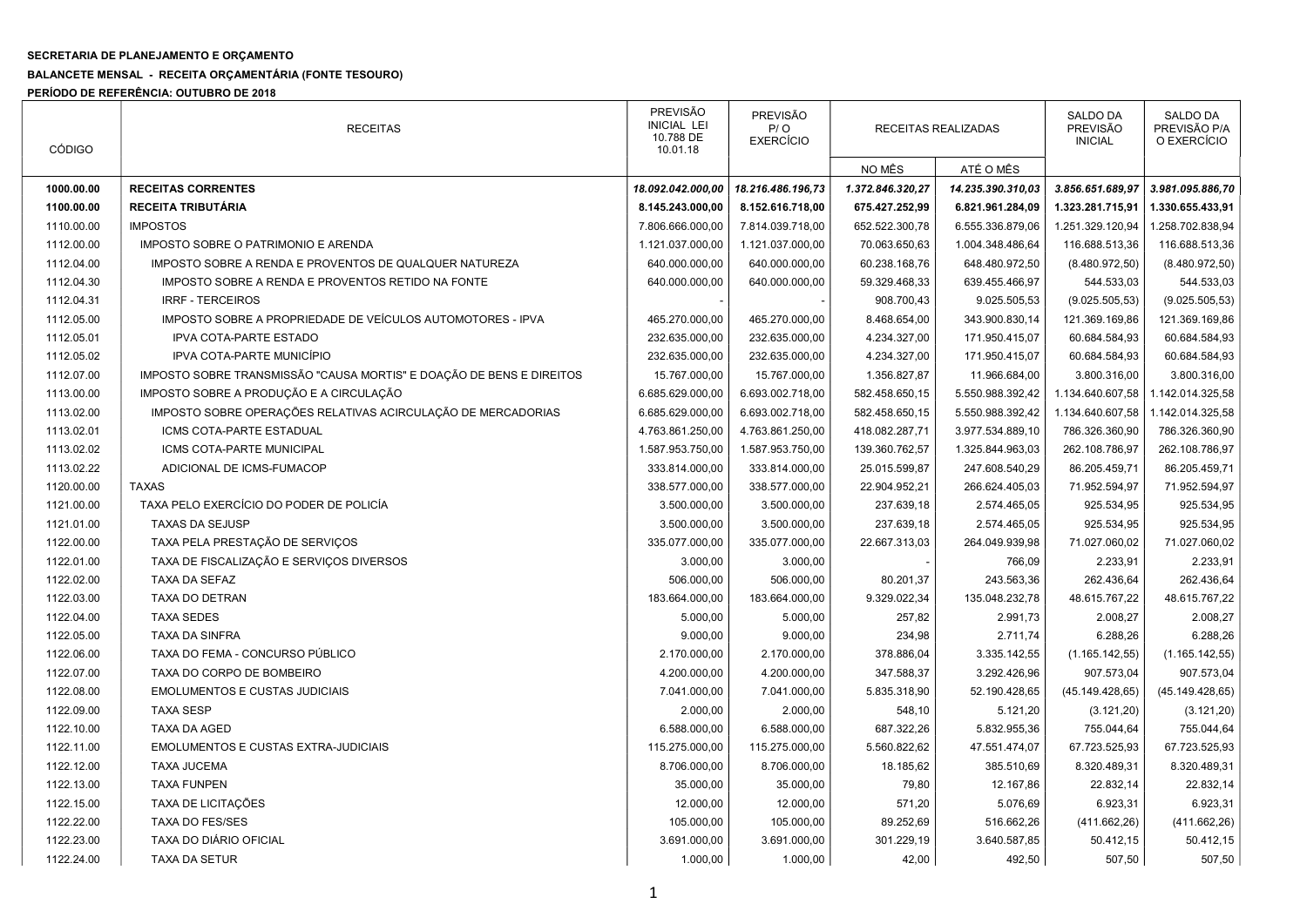| 1122.25.00 | TAXA DE FPDC DIR. CONSUMIDOR                        |                |                |                  |                |                 |                 |  |
|------------|-----------------------------------------------------|----------------|----------------|------------------|----------------|-----------------|-----------------|--|
| 1122.26.00 | TAXA DE CONT. FISCAL DROGAS                         |                |                | 52,00            | 189,39         | (189, 39)       | (189, 39)       |  |
| 1122.27.00 | <b>TAXA DA HEMOMAR</b>                              |                |                |                  |                |                 |                 |  |
| 1122.28.00 | TAXA DO TCFA/MA CONTROLE AMBIENTAL                  | 17.000,00      | 17.000,00      | 9,26             | 9,26           | 16.990,74       | 16.990,74       |  |
| 1122.31.00 | OUTRAS TAXAS JUDICIAIS                              | 7.000,00       | 7.000,00       | 91,07            | 7.121,09       | (121,09)        | (121,09)        |  |
| 1122.32.00 | TAXAS COMUNS ÀS DEMAIS SECRETARIAS                  | 105.000,00     | 105.000,00     | 23.352,40        | 11.833.752,66  | (11.728.752,66) | (11.728.752,66) |  |
| 1122.35.00 | FUNDO ESTADUAL DE TRANSP E MOB URB - MOB            | 2.905.000,00   | 2.905.000,00   | 14.245,00        | 142.527,00     | 2.762.473,00    | 2.762.473,00    |  |
| 1122.37.00 | TAXA DE REGULAÇÃO, CONTROLE E FISCALIZAÇÃO - ARSEMA | 1.000,00       | 1.000,00       |                  | 28,24          | 971,76          | 971,76          |  |
| 1122.40.00 | AGÊNCIA DE MOBILIDADE URBANA - MOB                  | 29.000,00      | 29.000,00      |                  |                | 29.000,00       | 29.000,00       |  |
| 1200.00.00 | <b>RECEITA DE CONTRIBUICÕES</b>                     |                |                |                  | (13, 59)       | 13,59           | 13,59           |  |
| 1210.00.00 | CONTRIBUICÕES SOCIAIS                               |                |                |                  | (13, 59)       | 13,59           | 13,59           |  |
| 1210.29.00 | CONTRIB. PREVIDÊNCIÁRIA DO REGIME PRÓPRIO           |                |                |                  | (13, 59)       | 13,59           | 13,59           |  |
| 1210.29.01 | CONTRIB. PATRONAL-ATIVO CIVIL                       |                |                |                  |                |                 |                 |  |
| 1210.29.02 | CONTRIB. PATRONAL-ATIVO MILITAR                     |                |                |                  |                |                 |                 |  |
| 1210.29.07 | CONTRIB. SERVIDOR-ATIVO CIVIL                       |                |                |                  |                |                 |                 |  |
| 1210.29.08 | CONTRIB. SERVIDOR-ATIVO MILITAR                     |                |                |                  |                |                 |                 |  |
| 1210.29.09 | CONTRIB. SERVIDOR-INATIVO CIVIL                     |                |                |                  | (13,59)        | 13,59           | 13,59           |  |
| 1210.29.10 | CONTRIB. SERVIDOR-INATIVO MILITAR                   |                |                |                  |                |                 |                 |  |
| 1210.29.11 | CONTRIB. PENSIONISTA CIVIL                          |                |                |                  |                |                 |                 |  |
| 1210.29.12 | CONTRIB. PENSIONISTA MILITAR                        |                |                |                  |                |                 |                 |  |
| 1210.46.00 | COMP. PREV/REG GERAL E OS REG. PROP. PREV. SERV.    |                |                |                  |                |                 |                 |  |
| 1220.00.00 | CONTRIBUIÇÕES ECONÔMICAS                            |                |                |                  |                |                 |                 |  |
| 1300.00.00 | <b>RECEITA PATRIMONIAL</b>                          | 359.588.000,00 | 359.617.675,00 | (18.269.539, 37) | 193.649.840,64 | 165.938.159,36  | 165.967.834,36  |  |
| 1310.00.00 | RECEITAS IMOBILIÁRIAS                               | 85.000,00      | 85.000,00      | 6.812,61         | 179.483,53     | (94.483, 53)    | (94.483, 53)    |  |
| 1320.00.00 | RECEITAS DE VALORES MOBILIÁRIOS                     | 359.503.000,00 | 359.532.675,00 | (18.276.351,98)  | 193.470.357,11 | 166.032.642,89  | 166.062.317,89  |  |
| 1323.00.00 | <b>PARTICIPAÇÕES</b>                                | 6.857.000,00   | 6.857.000,00   |                  | 103.988.993,71 | (97.131.993,71) | (97.131.993,71) |  |
| 1325.00.00 | REMUNERAÇÃO DE DEPÓSITOS BANCÁRIOS                  | 343.176.000,00 | 343.205.675,00 | (18.868.922, 86) | 34.580.979,33  | 308.595.020,67  | 308.624.695,67  |  |
| 1328.00.00 | OUTRAS RECEITAS DE VALORES MOBILIÁRIOS              | 9.470.000,00   | 9.470.000,00   | 592.570,88       | 54.900.384,07  | (45.430.384,07) | (45.430.384,07) |  |
| 1330.00.00 | RECEITA DE CONCESSÕES E PERMISSÕES                  |                |                |                  |                |                 |                 |  |
| 1340.00.00 | COMPENSACÕES FINANCEIRAS                            |                |                |                  |                |                 |                 |  |
| 1390.00.00 | <b>OUTRAS RECEITAS PATRIMONIAIS</b>                 |                |                |                  |                |                 |                 |  |
| 1600.00.00 | <b>RECEITA DE SERVIÇOS</b>                          | 37.000,00      | 37.000,00      | 89,00            | 15.398,95      | 21.601,05       | 21.601,05       |  |
| 1600.01.00 | SERVIÇOS COMERCIAIS                                 | 37.000,00      | 37.000,00      | 89,00            | 13.286,00      | 23.714,00       | 23.714,00       |  |
| 1600.02.00 | SERVIÇOS FINANCEIROS                                |                |                |                  |                |                 |                 |  |
| 1600.06.00 | SERVIÇOS PORTUÁRIOS                                 |                |                |                  |                |                 |                 |  |
| 1600.12.00 | RECEITAS JUDICIAIS                                  |                |                |                  |                |                 |                 |  |
| 1600.13.00 | SERVIÇOS ADMINISTRATIVOS                            |                |                |                  | 2.112,95       | (2.112, 95)     | (2.112,95)      |  |
| 1600.16.00 | SERVIÇOS EDUCACIONAIS                               |                |                |                  |                |                 |                 |  |
| 1600.17.00 | SERVIÇOS AGROPECURIOS                               |                |                |                  |                |                 |                 |  |
| 1600.30.00 | SERVIÇOS DE TRÂNSITO                                |                |                |                  |                |                 |                 |  |
| 1600.40.00 | SERVIÇOS AMBIENTAIS                                 |                |                |                  |                |                 |                 |  |
| 1600.99.00 | OUTROS SERVIÇOS                                     |                |                |                  |                |                 |                 |  |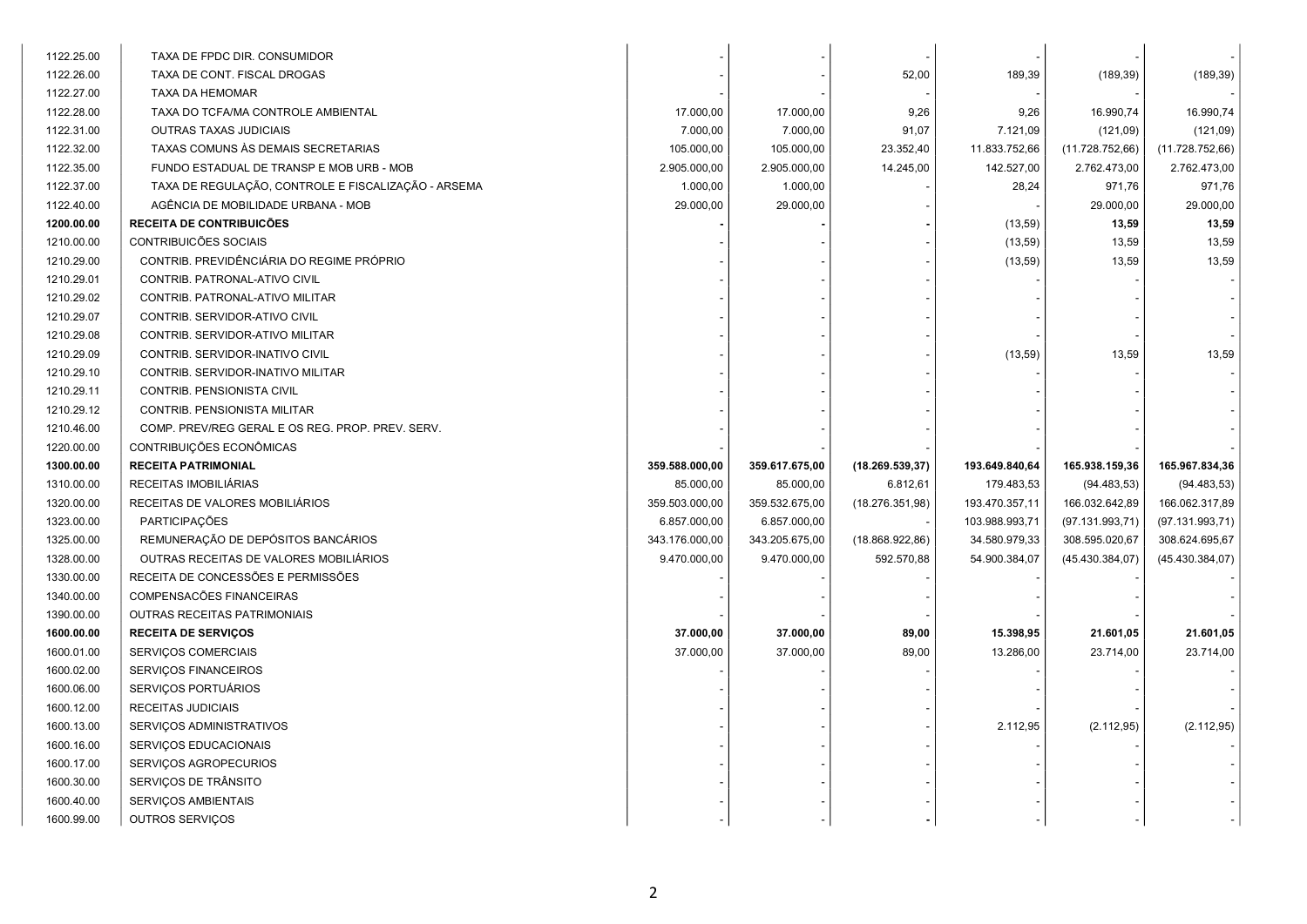| 1700.00.00 | <b>TRANSFERÊNCIAS CORRENTES</b>                                        | 9.260.890.000,00 | 9.374.092.924,73 | 696.092.868,64 | 6.977.805.941,91 | 2.283.084.058,09 2.396.286.982,82 |                  |  |
|------------|------------------------------------------------------------------------|------------------|------------------|----------------|------------------|-----------------------------------|------------------|--|
| 1720.00.00 | TRANSFERÊNCIAS INTERGOVERNAMENTAIS                                     | 9.218.841.000,00 | 9.332.043.924,73 | 696.025.699,91 | 6.972.310.542,60 | 2.246.530.457,40                  | 2.359.733.382,13 |  |
| 1721.00.00 | TRANSFERÊNCIAS DA UNIÃO                                                | 7.885.639.000,00 | 7.998.841.924,73 | 495.063.918,22 | 5.820.882.051,57 | 2.064.756.948,43                  | 2.177.959.873,16 |  |
| 1721.01.00 | PARTICIPAÇÃO NA RECEITA DA UNIÃO                                       | 6.857.000.000,00 | 6.864.924.332,00 | 444.124.971,41 | 5.306.123.536,69 | 1.550.876.463,31                  | 1.558.800.795,31 |  |
| 1721.01.01 | COTA-PARTE DO FUNDO DE PARTICIPAÇÃO DOS ESTADOS                        | 6.750.000.000,00 | 6.750.000.000,00 | 433.204.157,49 | 5.212.674.044,21 | 1.537.325.955,79                  | 1.537.325.955,79 |  |
| 1721.01.12 | COTA-PARTE DO IMPOSTO SOBRE PRODUTOS INDUSTRIALIZADOS-IPI              | 63.000.000,00    | 63.000.000,00    | 5.312.451,64   | 52.992.018,81    | 10.007.981,19                     | 10.007.981,19    |  |
|            | COTA-PARTE ESTADOS                                                     | 47.250.000,00    | 47.250.000,00    | 3.984.338,73   | 39.744.014,11    | 7.505.985,89                      | 7.505.985,89     |  |
|            | COTA-PARTE MUNICÍPIOS                                                  | 15.750.000,00    | 15.750.000,00    | 1.328.112,91   | 13.248.004,70    | 2.501.995,30                      | 2.501.995,30     |  |
| 1721.01.13 | CONTRIBUIÇÃO DE INTERVENÇÃO NO DOMÍNIO ECONÔMICO                       | 44.000.000,00    | 51.924.332,00    | 5.608.362,28   | 40.457.168,63    | 3.542.831,37                      | 11.467.163,37    |  |
|            | <b>COTA-PARTE ESTADOS</b>                                              | 33.000.000,00    | 33.000.000,00    | 4.206.271,71   | 30.342.876,47    | 2.657.123,53                      | 2.657.123,53     |  |
|            | COTA-PARTE MUNICÍPIOS                                                  | 11.000.000,00    | 11.000.000,00    | 1.402.090,57   | 10.114.292,16    | 885.707,84                        | 885.707,84       |  |
| 1721.01.30 | COTA-PARTE CONTRIB. SAL. EDUC. QUOT. EST/FEDERAL                       |                  |                  |                |                  |                                   |                  |  |
| 1721.01.32 | COTA-PARTE IMPOSTOS/O.C. CAMB. E SEG. T.V.M. COMER. OURO               |                  |                  |                | 305,04           | (305, 04)                         | (305, 04)        |  |
| 1721.01.99 | OUTRAS TRANSFERÊNCIAS DA UNIÃO                                         |                  |                  |                |                  |                                   |                  |  |
| 1721.09.00 | TRANSFERÊNCIAS DA UNIÃO                                                |                  |                  |                |                  |                                   |                  |  |
| 1721.22.00 | TRANSFERÊNCIA DA COMPENSAÇÃO FINANCEIRA                                | 135.860.000,00   | 135.860.000,00   | 9.483.793,15   | 59.465.089,16    | 76.394.910,84                     | 76.394.910,84    |  |
| 1721.22.11 | COTA-PARTE COMPENS. FINANC. RECUR. HÍDRICOS CFRH                       | 18.653.000,00    | 18.653.000,00    |                | 2.648.428,13     | 16.004.571,87                     | 16.004.571,87    |  |
| 1721.22.20 | COTA-PARTE COMP. FINAC. RECUR. MINERAIS CFEM                           | 498.000,00       | 498.000,00       | 42.356,73      | 523.575,53       | (25.575, 53)                      | (25.575, 53)     |  |
| 1721.22.70 | COTA-PARTE FUNDO ESPECIAL DO PETRÓLEO - FEP                            | 116.709.000,00   | 116.709.000,00   | 9.441.436,42   | 56.293.085,50    | 60.415.914,50                     | 60.415.914,50    |  |
|            |                                                                        |                  |                  |                |                  |                                   |                  |  |
| 1721.33.00 | TRANSFERÊNCIAS DE RECURSOS DO SISTEMA ÚNICO DE SAÚDE-SUS FUNDO A FUNDO | 394.123.000,00   | 395.063.000,00   | 33.272.597.21  | 323.546.940,01   | 70.576.059,99                     | 71.516.059,99    |  |
| 1721.33.11 | ATENÇÃO BÁSICA                                                         | 2.891.000,00     | 3.831.000,00     | 178.107,61     | 1.570.898,49     | 1.320.101,51                      | 2.260.101,51     |  |
| 1721.33.12 | ATENÇÃO DE MAC AMBULATORIAL E HOSPITALAR                               | 357.107.000,00   | 357.107.000,00   | 30.362.159,56  | 297.804.545,31   | 59.302.454,69                     | 59.302.454,69    |  |
| 1721.33.13 | VIGILANCIA EM SAUDE                                                    | 27.708.000,00    | 27.708.000,00    | 2.732.330,04   | 17.666.443,96    | 10.041.556,04                     | 10.041.556,04    |  |
| 1721.33.14 | ASSISTENCIA FARMACEUTICA                                               | 6.417.000,00     | 6.417.000,00     |                | 6.175.052,25     | 241.947,75                        | 241.947,75       |  |
| 1721.33.15 | GESTÃO DO SUS                                                          |                  |                  |                | 330.000,00       | (330.000, 00)                     | (330.000, 00)    |  |
| 1721.35.00 | TRANSFERÊNCIAS DE REC. DO FUNDO NACIONAL DO DESENV. EDUCAÇÃO - FNDE    | 120.021.000,00   | 140.238.388,00   | 3.954.058,92   | 55.524.311,48    | 64.496.688,52                     | 84.714.076,52    |  |
| 1721.35.01 | TRANSFERÊNCIA DO SALÁRIO EDUCAÇÃO                                      | 45.546.000,00    | 45.546.000,00    | 1.736.041,39   | 19.921.835,75    | 25.624.164,25                     | 25.624.164,25    |  |
| 1721.35.06 | <b>MERENDA ESCOLAR</b>                                                 | 45.101.000,00    | 45.101.000,00    | 2.218.017,53   | 14.632.667,01    | 30.468.332,99                     | 30.468.332,99    |  |
| 1721.35.99 | OUTRAS TRANSF. DO FNDE                                                 | 29.374.000,00    | 49.591.388,00    |                | 20.969.808,72    | 8.404.191,28                      | 28.621.579,28    |  |
| 1721.36.00 | TRANSFERÊNCIA FINANCEIRA DO ICMS DESONERAÇÃO                           | 24.552.000,00    | 24.552.000,00    | 2.004.067,50   | 20.040.675,00    | 4.511.325,00                      | 4.511.325,00     |  |
| 1721.99.00 | OUTRAS TRANSFERÊNCIAS DA UNIÃO                                         | 354.083.000,00   | 438.204.204,73   | 2.224.430,03   | 56.181.499,23    | 297.901.500,77                    | 382.022.705,50   |  |
| 1721.99.10 | <b>CONVÊNIOS</b>                                                       | 354.083.000,00   | 438.204.204,73   | 2.224.430,03   | 56.181.499,23    | 297.901.500,77                    | 382.022.705,50   |  |
| 1721.99.30 | AUXILIO FINANCEIRO PARA FOMENTO E EXPORTAÇÕES                          |                  |                  |                |                  |                                   |                  |  |
| 1723.00.00 | TRANSFERÊNCIAS DE MUNICÍPIOS                                           |                  |                  |                |                  |                                   |                  |  |
| 1724.00.00 | TRANSFERÊNCIAS MULTIGOVERNAMENTAIS                                     | 1.333.202.000,00 | 1.333.202.000,00 | 200.961.781,69 | 1.151.428.491,03 | 181.773.508,97                    | 181.773.508,97   |  |
| 1724.01.00 | TRANSFÊRENCIAS DE RECURSOS - FUNDEB                                    | 679.933.000,00   | 679.933.000,00   | 107.490.406,37 | 597.761.875,38   | 82.171.124,62                     | 82.171.124,62    |  |
| 1724.02.00 | TRANSFERÊNCIA DE RECURSOS DA COMPLEMENTAÇÃO DA UNIÃO AO FUNDEB         | 653.269.000,00   | 653.269.000,00   | 93.471.375,32  | 553.666.615,65   | 99.602.384,35                     | 99.602.384,35    |  |
| 1730.00.00 | TRANSFERÊNCIAS DE INSTITUIÇÕES PRIVADAS                                | 42.049.000,00    | 42.049.000,00    | 67.168,73      | 5.495.399,31     | 36.553.600,69                     | 36.553.600,69    |  |
| 1750.00.00 | TRANSFERÊNCIAS DE PESSOAS                                              |                  |                  |                |                  |                                   |                  |  |
| 1760.00.00 | TRANSFERENCIAS DE CONVENIOS                                            |                  |                  |                |                  |                                   |                  |  |
| 1900.00.00 | <b>OUTRAS RECEITAS CORRENTES</b>                                       | 326.284.000,00   | 330.121.879,00   | 19.595.649,01  | 241.957.858,03   | 84.326.141,97                     | 88.164.020,97    |  |
| 1910.00.00 | MULTAS E JUROS DE MORA                                                 | 60.002.000,00    | 60.002.000,00    | 9.012.905,66   | 82.435.751,52    | (22.433.751,52)                   | (22.433.751,52)  |  |
| 1911.00.00 | MULTAS E JUROS DE MORA/TRIBUTOS                                        | 58.940.000,00    | 58.940.000,00    | 8.837.219,57   | 81.070.340,48    | (22.130.340, 48)                  | (22.130.340, 48) |  |
| 1911.10.00 | MULTAS E JUROS DE MORA DO ICMS                                         | 27.036.000,00    | 27.036.000,00    | 3.769.299,53   | 36.685.904,95    | (9.649.904, 95)                   | (9.649.904, 95)  |  |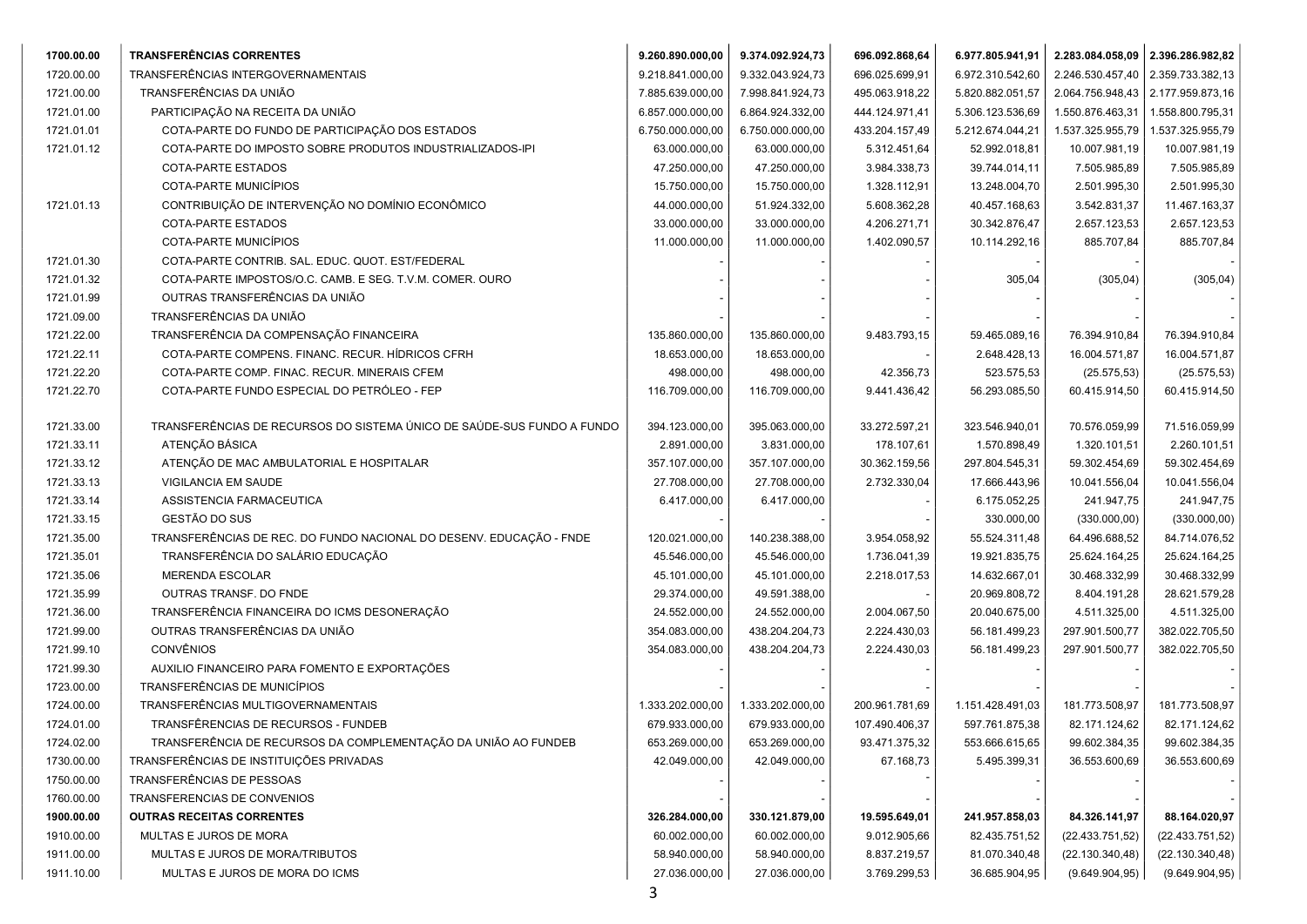| 1911.12.00 | MULTAS E JUROS MORA DIV. ATIVA                     | 3.421.000,00   | 3.421.000,00   | 636.816,02   | 5.178.873,71  | (1.757.873, 71) | (1.757.873, 71) |
|------------|----------------------------------------------------|----------------|----------------|--------------|---------------|-----------------|-----------------|
| 1911.13.00 | MULTAS E JUROS DE MORADO ITCD                      | 133.000,00     | 133.000,00     | 11.926,76    | 120.436,00    | 12.564,00       | 12.564,00       |
| 1911.14.00 | MULTAS E JUROS DE MORADO FUMACOP                   | 158.000,00     | 158.000,00     | 10.536,13    | 49.660,77     | 108.339,23      | 108.339,23      |
| 1911.16.00 | MULTAS E JUROS DE MORA DO IPVA                     | 4.214.000,00   | 4.214.000,00   | 1.100.048,16 | 4.248.160,90  | (34.160, 90)    | (34.160, 90)    |
| 1911.17.00 | <b>INDENIZAÇÕES</b>                                |                |                |              |               |                 |                 |
| 1911.18.00 | <b>RESTITUIÇÕES</b>                                |                |                |              |               |                 |                 |
| 1911.19.00 | MULTAS DE TRÂNSITO                                 | 14.098.000,00  | 14.098.000,00  | 1.223.359,47 | 17.083.263,19 | (2.985.263, 19) | (2.985.263, 19) |
| 1911.19.01 | MULTA ESTADUAL DE TRÂNSITO - DETRAN                | 9.672.000,00   | 9.672.000,00   | 885.530,65   | 12.744.550,25 | (3.072.550, 25) | (3.072.550, 25) |
| 1911.19.02 | PARCELA MULTA ESTADUAL - PM                        | 434.000,00     | 434.000,00     | 30.110,00    | 480.335,00    | (46.335,00)     | (46.335,00)     |
| 1911.19.03 | PARCELA MULTA MUNICIPAL - DETRAN                   | 1.298.000,00   | 1.298.000,00   | 185.812,00   | 2.171.500,00  | (873.500,00)    | (873.500,00)    |
| 1911.19.04 | PARCELA MULTA MUNICIPAL - PM                       | 18.000,00      | 18.000,00      | 400,00       | 8.470,00      | 9.530,00        | 9.530,00        |
| 1911.19.05 | MULTA ESTADUAL DE TRÂNSITO INTERESTADUAL           | 2.676.000,00   | 2.676.000,00   | 121.506,82   | 1.678.407,94  | 997.592,06      | 997.592,06      |
| 1911.24.00 | MULTAS E JUROS DE MORA DO ICMS - MUNICÍPIO         | 3.590.000,00   | 3.590.000,00   | 561.790,39   | 5.199.906,46  | (1.609.906, 46) | (1.609.906, 46) |
| 1911.25.00 | MULTAS E JUROS DE MORA DO IPVA - MUNICÍPIO         | 1.519.000,00   | 1.519.000,00   | 233.773,72   | 1.615.471,38  | (96.471, 38)    | (96.471, 38)    |
| 1911.26.00 | MULTAS E JUROS DE MORA DIV. ATIVA - MUNICÍPIO      | 370.000,00     | 370.000,00     | 70.965,71    | 662.661,92    | (292.661, 92)   | (292.661, 92)   |
| 1911.99.00 | MULTAS E JUROS DEMORA - OUTROS TRIBUTOS            | 4.401.000,00   | 4.401.000,00   | 1.218.703,68 | 10.226.001,20 | (5.825.001, 20) | (5.825.001, 20) |
| 1919.00.00 | MULTAS E JUROS DE MORA DE OUTRAS RECEITAS          | 1.062.000,00   | 1.062.000,00   | 175.686,09   | 1.365.411,04  | (303.411,04)    | (303.411,04)    |
| 1919.16.00 | FUNDO DE MODERNIZAÇÃO DO TCE                       | 999.000,00     | 999.000,00     | 169.456,63   | 1.338.393,98  | (339.393,98)    | (339.393,98)    |
| 1919.18.00 | MINISTÉRIO PÚBLICO ESTADUAL                        | 2.000,00       | 2.000,00       | 4.857,46     | 8.380,05      | (6.380, 05)     | (6.380, 05)     |
| 1919.20.00 | SECRETARIA DE ESTADO DA SEGURANÇA PÚBLICA          | 2.000,00       | 2.000,00       | 472,00       | 850,00        | 1.150,00        | 1.150,00        |
| 1919.22.00 | MULTAS CONTRATUAIS - SEFAZ                         | 16.000,00      | 16.000,00      | 900,00       | 8.477,01      | 7.522,99        | 7.522,99        |
| 1919.99.00 | <b>OUTRAS MULTAS</b>                               | 43.000,00      | 43.000,00      |              | 9.310,00      | 33.690,00       | 33.690,00       |
| 1920.00.00 | INDENIZAÇÕES E RESTITUIÇÕES                        | 129.730.000,00 | 129.730.000,00 | 1.948.200,13 | 48.429.639,09 | 81.300.360,91   | 81.300.360,91   |
| 1921.00.00 | <b>INDENIZAÇÕES</b>                                | 129.730.000,00 | 129.730.000,00 | 1.948.200,13 | 46.614.094,52 | 83.115.905,48   | 83.115.905,48   |
| 1921.01.00 | COMPENSAÇÃO FINANCEIRA P/ OUTROS RECURSOS HÍDRICOS |                |                |              |               |                 |                 |
| 1921.03.00 | COMPENSAÇÃO FINANCEIRA ÓLEO BRUTO                  |                |                |              |               |                 |                 |
| 1921.09.00 | OUTRAS INDENIZAÇÕES E RESTITUIÇÕES                 | 129.216.000,00 | 129.216.000,00 | 1.800.363,23 | 43.494.437,44 | 85.721.562,56   | 85.721.562,56   |
| 1921.99.00 | OUTRAS INDENIZAÇÕES                                | 514.000,00     | 514.000,00     | 147.836,90   | 3.119.657,08  | (2.605.657,08)  | (2.605.657,08)  |
| 1922.00.00 | <b>RESTITUIÇÕES</b>                                |                |                |              | 1.815.544,57  | (1.815.544, 57) | (1.815.544, 57) |
| 1922.10.00 | COMPENSAÇÃO PREVIDENCIÁRIA                         |                |                |              |               |                 |                 |
| 1922.99.00 | OUTRAS RESTITUIÇÕES                                |                |                |              | 1.815.544,57  | (1.815.544, 57) | (1.815.544, 57) |
| 1930.00.00 | RECEITA DA DÍVIDA ATIVA                            | 57.623.000,00  | 57.623.000,00  | 4.865.052,74 | 46.745.395,47 | 10.877.604,53   | 10.877.604,53   |
| 1931.00.00 | RECEITA DA DÍVIDA ATIVA TRIBUTÁRIA                 | 34.509.000,00  | 34.509.000,00  | 3.052.233,80 | 29.231.845,60 | 5.277.154,40    | 5.277.154,40    |
| 1931.10.00 | RECEITA DA DÍVIDA ATIVA TRIBUTARIA                 |                |                | 3.052.233,80 | 29.231.845,60 | 5.277.154,40    | 5.277.154,40    |
| 1931.11.00 | RECEITA DA DIVIDA ATIVA DO ICMS                    | 7.383.000,00   | 7.383.000,00   | 1.169.153,70 | 10.912.564,69 | (3.529.564, 69) | (3.529.564, 69) |
| 1931.14.00 | RECEITA DA DÍVIDA ATIVA DO IPVA                    | 27.126.000,00  | 27.126.000,00  | 1.883.080,10 | 18.319.280,91 | 8.806.719,09    | 8.806.719,09    |
| 1931.99.00 | RECEITA DA DÍVIDA ATIVA DE OUTROS TRIBUTOS         |                |                |              |               |                 |                 |
| 1932.00.00 | RECEITA DA DÍVIDA ATIVA PARTE MUNICÍPIO.           | 23.114.000,00  | 23.114.000,00  | 1.812.818,94 | 17.513.549,87 | 5.600.450,13    | 5.600.450,13    |
| 1990.00.00 | <b>RECEITAS DIVERSAS</b>                           | 78.929.000,00  | 82.766.879,00  | 3.769.490,48 | 64.347.071,95 | 14.581.928,05   | 18.419.807,05   |
| 1990.01.00 | OUTRAS RECEITAS DIVERSAS                           | 78.884.000,00  | 82.721.879,00  | 3.763.333,30 | 64.261.606,84 | 14.622.393,16   | 18.460.272,16   |
| 1990.01.01 | JUNTA COMERCIAL DO MARANHÃO                        | 9.247.000,00   | 9.247.000,00   | 769.150,20   | 7.820.564,35  | 1.426.435,65    | 1.426.435,65    |
| 1990.01.02 | FUNDO DES. AGROIND. DO ESTADO - FEDAGRO            | 1.302.000,00   | 1.302.000,00   | 230.965,93   | 1.069.448,40  | 232.551,60      | 232.551,60      |
| 1990.01.03 | FUNDO DE MODERNIZAÇÃO DO TCE                       | 2.800.000,00   | 2.800.000,00   | 2.499,00     | 26.805,90     | 2.773.194,10    | 2.773.194,10    |
| 1990.01.05 | FUNDO DE FORTALECIMENTO DA ADM. TRIBUTÁRIA - FUNAT | 15.000.000,00  | 18.837.879,00  | 4.876,12     | 15.627.850,73 | (627.850, 73)   | 3.210.028,27    |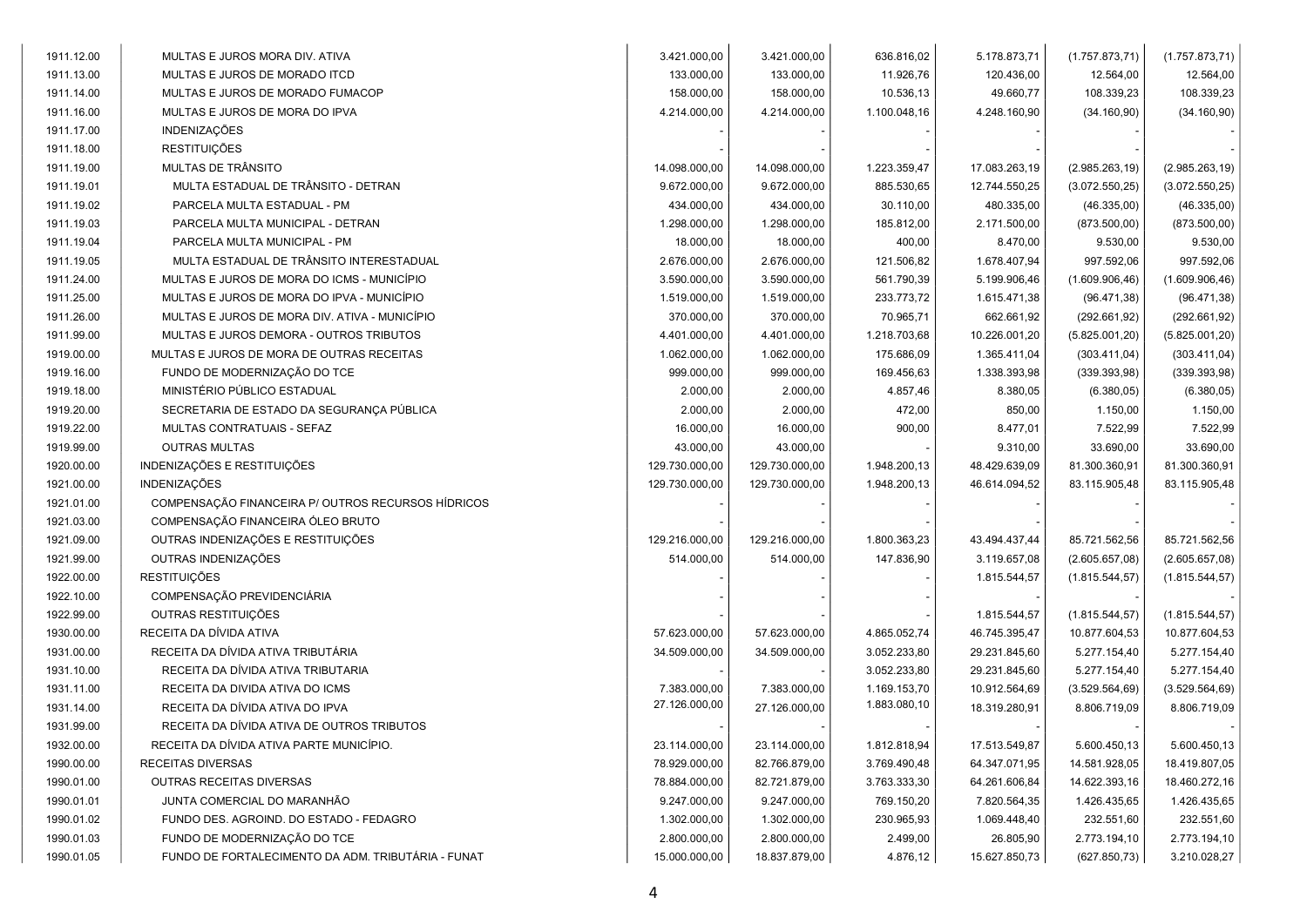| 1990.01.06 | FUNDO ESTADUAL DE DESENVOLVIMENTO INDUSTRIAL        | 38.600.000,00    | 38.600.000,00    | 2.574.419,66 | 20.915.227,95  | 17.684.772,05    | 17.684.772,05    |  |
|------------|-----------------------------------------------------|------------------|------------------|--------------|----------------|------------------|------------------|--|
| 1990.01.07 | FUNDO DE PROTEÇÃO E DEFESA DO CONSUMIDOR            | 850.000,00       | 850.000,00       | 140.887,66   | 1.261.566,29   | (411.566, 29)    | (411.566, 29)    |  |
| 1990.01.08 | FUNDO ESPECIAL LEGISLATIVO - FUNDEG                 | 2.000.000,00     | 2.000.000,00     | 30,00        | 141,00         | 1.999.859,00     | 1.999.859,00     |  |
| 1990.01.09 | AGÊNCIA ESTADUAL DE DEFESA AGROPECUÁRIA - AGED      | 234.000,00       | 234.000,00       | 19.761,56    | 235.007,43     | (1.007, 43)      | (1.007, 43)      |  |
| 1990.01.10 | FUNOD DA CULTURA DO MARANHÃO - FENDEC-MA            | 1.939.000,00     | 1.939.000,00     |              | 4.047,81       | 1.934.952,19     | 1.934.952,19     |  |
| 1990.01.12 | FUNDO ESTADUAL DE PENSÃO E APOSENTADORIA            |                  |                  |              |                |                  |                  |  |
| 1990.01.13 | FUNDO DOS BENEFÍCIOS DOS SERVIDORES - FUNBEM        |                  |                  |              |                |                  |                  |  |
| 1990.01.14 | TRIBUNAL DE CONTAS DO ESTADO - TCE                  | 19.000,00        | 19.000,00        | 13.393,50    | 144.326,40     | (125.326, 40)    | (125.326, 40)    |  |
| 1990.01.15 | SECRETARIA DE VIGILÂNCIA SANITÁRIA - SUVISA         | 333.000,00       | 333.000,00       | 5.000,00     | 129.166,62     | 203.833,38       | 203.833,38       |  |
| 1990.01.16 | TRIBUNAL DE JUSTIÇA DO ESTADO - FERJ                |                  |                  | 500,00       | 500,00         | (500,00)         | (500, 00)        |  |
| 1990.01.18 | MINISTÉRIO PÚBLICO - PGJ                            | 2.632.000,00     | 2.632.000,00     | 638,58       | 16.462,09      | 2.615.537,91     | 2.615.537,91     |  |
| 1990.01.20 | FUNDO DE APARELHAMENTO DE DEF PUBLICA - FADEP       | 100.000,00       | 100.000,00       | 10,00        | 6.998,58       | 93.001,42        | 93.001,42        |  |
| 1990.01.99 | <b>OUTRAS RECEITAS</b>                              | 3.828.000,00     | 3.828.000,00     | 1.201,09     | 17.003.493,29  | (13.175.493,29)  | (13.175.493,29)  |  |
| 1990.02.00 | ENCARGOS LEG P/ INSCRIÇÃO DÍV. ATIVA E REC ONUS SUC | 45.000,00        | 45.000,00        | 6.157,18     | 85.465,11      | (40.465, 11)     | (40.465, 11)     |  |
| 1990.02.03 | RECEITA DEFENSORIA                                  | 45.000,00        | 45.000,00        | 6.157,18     | 85.465,11      | (40.465, 11)     | (40.465, 11)     |  |
| 1990.05.00 | SALDOS DE EXERCÍCIOS ANTERIORES                     |                  |                  |              |                |                  |                  |  |
| 2000.00.00 | <b>RECEITAS DE CAPITAL</b>                          | 1.728.789.000,00 | 2.037.148.818,00 |              | 659.017.089,69 | 1.069.771.910,31 | 1.378.131.728,31 |  |
| 2100.00.00 | OPERAÇÕES DE CRÉDITO                                | 843.167.000,00   | 1.149.575.541,00 |              | 566.651.401,57 | 276.515.598,43   | 582.924.139,43   |  |
| 2110.00.00 | OPERAÇÕES DE CRÉDITO INTERNAS                       | 843.167.000,00   | 1.133.446.536,00 |              | 566.651.401,57 | 276.515.598,43   | 566.795.134,43   |  |
| 2120.00.00 | OPERAÇÕES DE CRÉDITO EXTERNAS                       |                  | 16.129.005,00    |              |                |                  | 16.129.005,00    |  |
| 2200.00.00 | ALIENAÇÃO DE BENS                                   |                  |                  |              | 608.901,81     | (608.901, 81)    | (608.901, 81)    |  |
| 2210.00.00 | ALIENAÇÃO DE BENS MÓVEIS                            |                  |                  |              | 608.901,81     | (608.901, 81)    | (608.901.81)     |  |
| 2220.00.00 | ALIENAÇÃO DE BENS IMÓVEIS                           |                  |                  |              |                |                  |                  |  |
| 2300.00.00 | AMORTIZAÇÕES DE EMPRÉSTIMOS                         |                  |                  |              |                |                  |                  |  |
| 2310.00.00 | DE EMPRESTIMOS                                      |                  |                  |              |                |                  |                  |  |
| 2320.00.00 | DE FINANCIAMENTOS                                   |                  |                  |              |                |                  |                  |  |
| 2400.00.00 | TRANSFERÊNCIAS DE CAPITAL                           | 235.000.000,00   | 236.951.277,00   |              | 300.000,00     | 234.700.000,00   | 236.651.277,00   |  |
| 2420.00.00 | TRANSFERÊNCIAS INTERGOVERNAMENTAIS                  | 235.000.000,00   | 236.951.277,00   |              | 300.000,00     | 234.700.000,00   | 236.651.277,00   |  |
| 2421.00.00 | TRANSFERÊNCIAS DA UNIÃO                             | 235.000.000,00   | 236.951.277,00   |              | 300.000,00     | 234.700.000,00   | 236.651.277,00   |  |
| 2421.09.00 | OUTRAS TRANSFERÊNCIAS DA UNIÃO                      | 235.000.000,00   | 236.951.277,00   |              | 300.000,00     | 234.700.000,00   | 236.651.277,00   |  |
| 2421.09.04 | CONVÊNIO COM ÓRGÃOS FEDERAIS/FES/SES                |                  |                  |              |                |                  |                  |  |
| 2421.09.26 | MS/FNS/SES/AQUISIÇÃO DE BENS MÓVEIS                 |                  |                  |              |                |                  |                  |  |
| 2421.09.32 | CONTRATO DE REPASSE MINIST. TURISMO/SECID           |                  |                  |              |                |                  |                  |  |
| 2421.09.33 | CONTRATO DE REPASSE MDA/CEF/SAGRIMA                 |                  |                  |              |                |                  |                  |  |
| 2421.09.99 | OUTRAS TRANSFERÊNCIAS DA UNIÃO                      | 235.000.000,00   | 236.951.277,00   |              | 300.000,00     | 234.700.000,00   | 236.651.277,00   |  |
| 2430.00.00 | TRANSFERÊNCIAS DE INSTITUIÇÕES PRIVADAS             |                  |                  |              |                |                  |                  |  |
| 2500.00.00 | OUTRAS RECEITAS DE CAPITAL                          | 650.622.000,00   | 650.622.000,00   |              | 91.456.786,31  | 88.543.213,69    | 88.543.213,69    |  |
| 2570.00.00 | RECEITAS ORCAMENTARIAS A ESPECIFICAR                | 470.622.000,00   | 470.622.000,00   |              |                |                  |                  |  |
| 2591.00.00 | <b>DEPÓSITOS JUDICIAIS</b>                          | 180.000.000,00   | 180.000.000,00   |              | 91.456.786,31  | 88.543.213,69    | 88.543.213,69    |  |
| 7000.00.00 | RECEITAS CORRENTES - INTRA-ORCAMENTÁRIAS            |                  |                  |              | 313.914,07     | (313.914, 07)    | (313.914, 07)    |  |
| 7200.00.00 | RECEITAS DE CONTRIBUIÇÕESES - INTRA-ORCAMENTÁRIAS   |                  |                  |              |                |                  |                  |  |
| 7210.00.00 | CONTRIBUIÇÕES SOCIAIS - INTRA-ORCAMENTÁRIAS         |                  |                  |              |                |                  |                  |  |
| 7300.00.00 | RESSARCIMENTO DE PESSOAL CEDIDO                     |                  |                  |              | 313.914,07     | (313.914,07)     | (313.914,07)     |  |
| 7210.00.00 | RESSARCIMENTO DE PESSOAL CEDIDO ENTRE PODERES       |                  |                  |              | 313.914,07     | (313.914, 07)    | (313.914, 07)    |  |